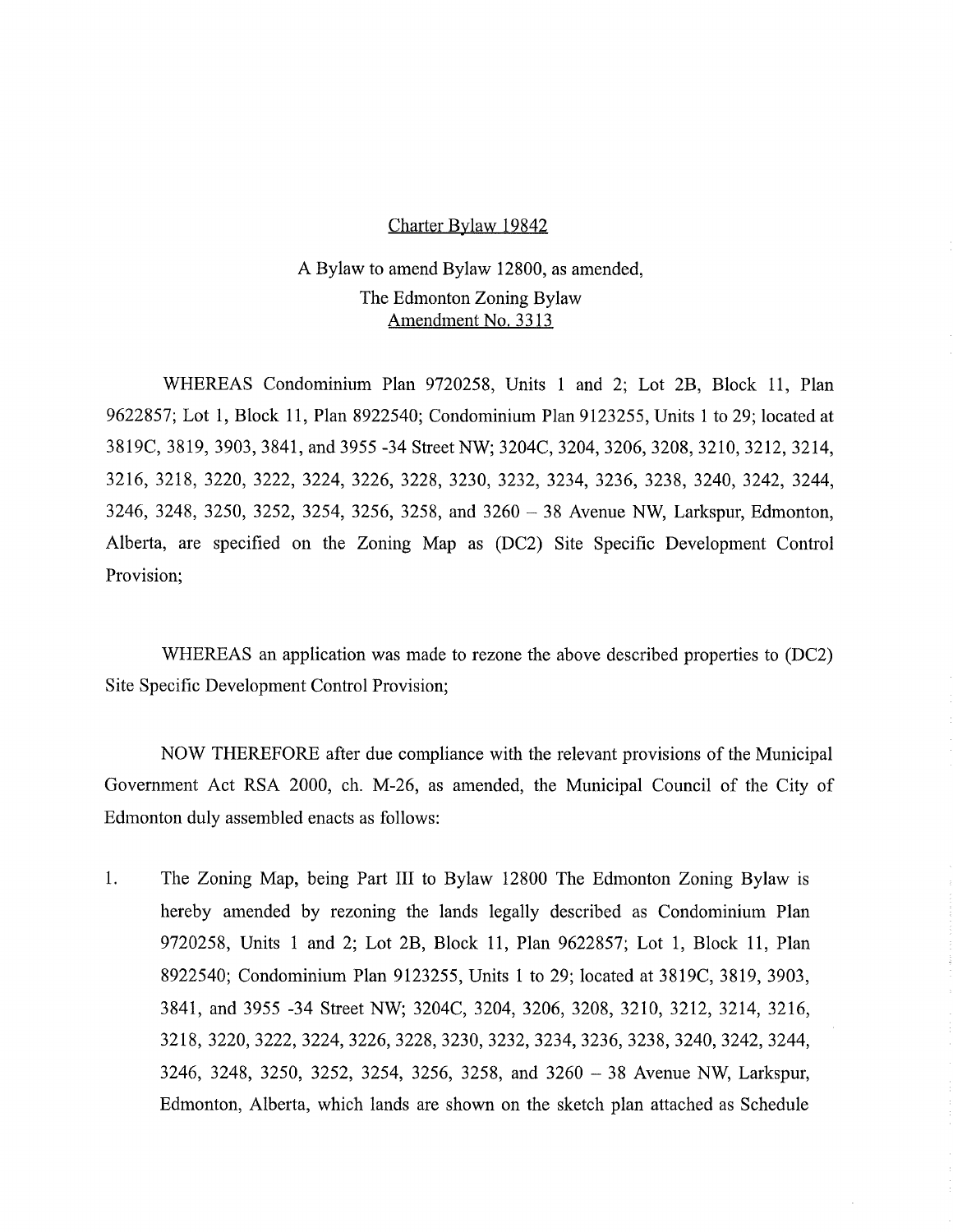"A", from (DC2) Site Specific Development Control Provision to (DC2) Site Specific Development Control Provision.

- 2. The uses and regulations of the aforementioned two DC2 Provisions are annexed hereto as Schedule "B" and "C".
- 3. The sketch plan annexed hereto as Schedule "A" and the uses and regulations of the DC2 Provisions shown on Schedule "B" and "C" annexed hereto are hereby incorporated into the Zoning Bylaw, being Part IV to Bylaw 12800, The Edmonton Zoning Bylaw.

READ a first time this READ a second time this READ a third time this SIGNED and PASSED this

| 8th day of September | , A. D. 2021; |
|----------------------|---------------|
| 8th day of September | , A. D. 2021; |
| 8th day of September | , A. D. 2021; |
| 8th day of September | , A. D. 2021. |
|                      |               |

THE CITY ØF EDMONTON

MAY n <u>hi</u>lino

A CITY CLERK

2/10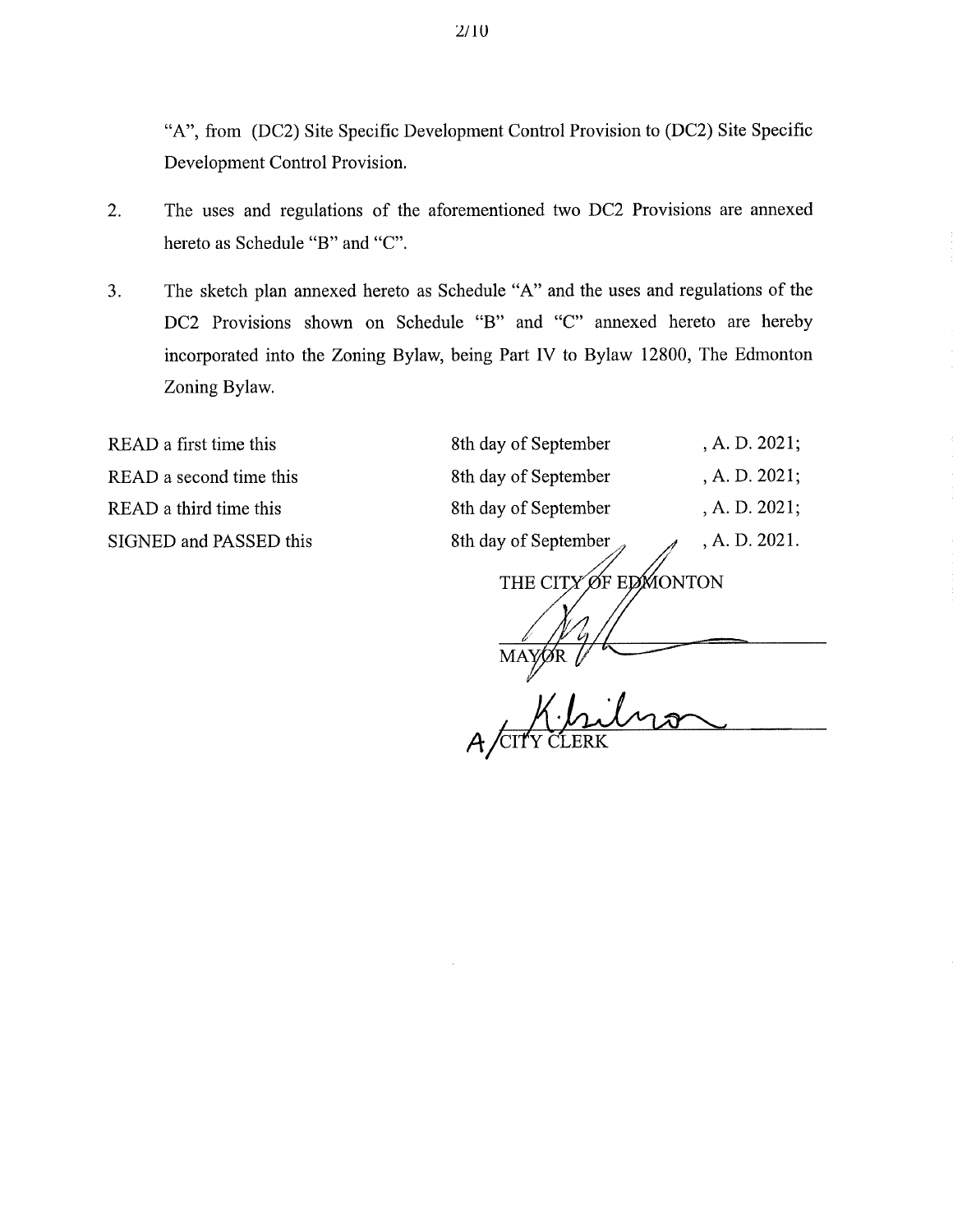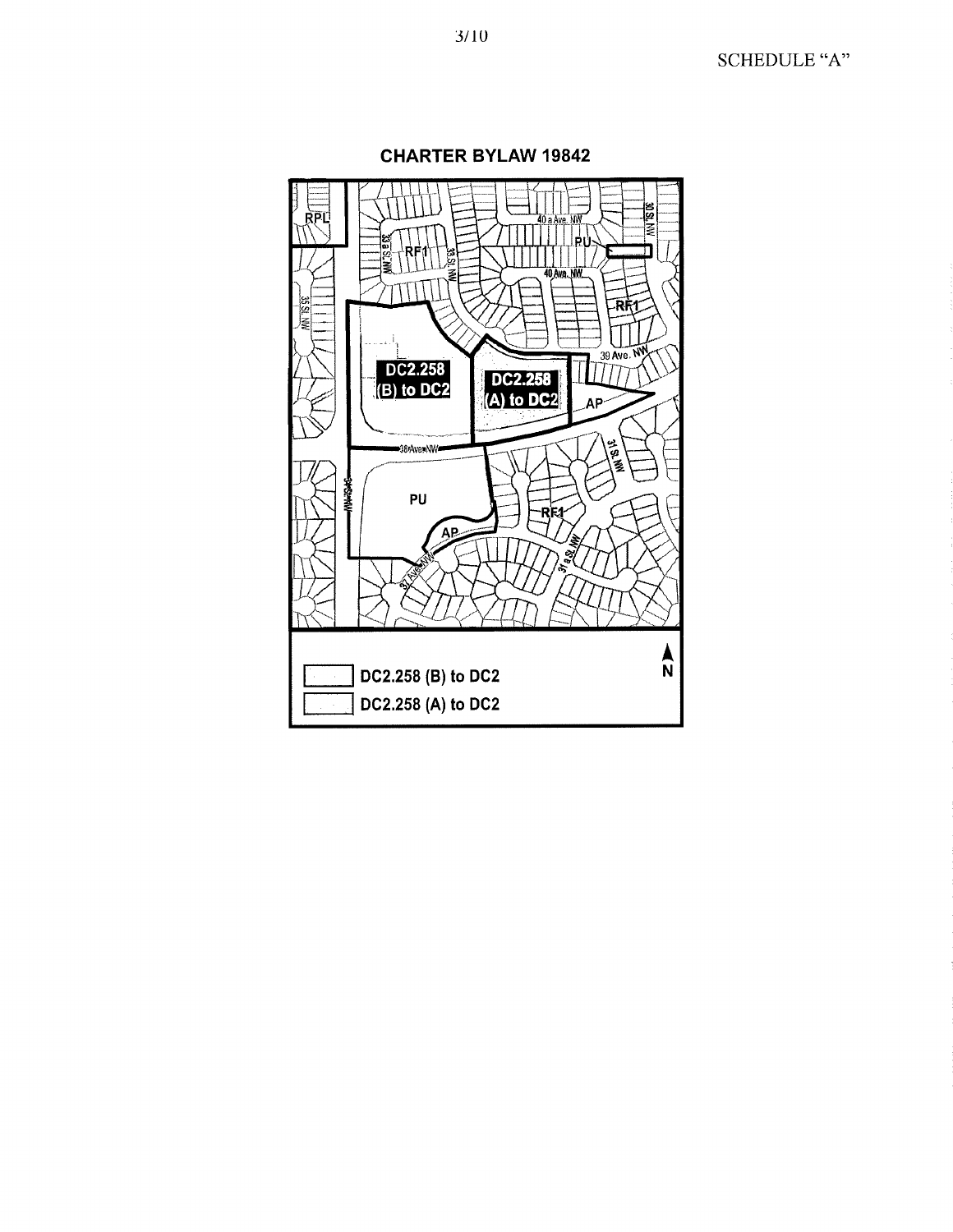# **(DC2) SITE SPECIFIC DEVELOPMENT CONTROL PROVISION**

### **DC2.XXX.1. General Purpose**

To establish a Site Specific Development Control Provision to accommodate a community level commercial development and to establish sensitive site development regulations that will ensure compatibility with surrounding low density residential land uses.

# **DC2.XXX.2.** Area of Application

This Provision shall apply to Lot 1, Block 11, Plan 892 2540; Lot 2B, Block 11, Plan 962 2857; and Units 1 and 2, Condominium Plan 972 0258, as shown on Schedule "A" of the Bylaw adopting this Provision; Larkspur, The Meadows.

# **DC2.XXX.3. Uses**

- a. Bars and Neighbourhood Pubs
- b. Business Support Services
- c. Cannabis Retail Sales
- d. Child Care Services
- e. Commercial Schools
- f. Convenience Retail Stores
- g. Creation and Production Establishments
- h. Drive-in Food Services
- i. Gas Bars
- j. General Retail Stores
- k. Government Services
- **1.** Health Services
- in. Indoor Participant Recreational Services
- n. Liquor Stores
- o. Minor Service Stations
- p. Nightclubs
- q. Personal Service Shops
- r. Professional, Financial and Office Support Services
- s. Rapid Drive-through Vehicle Services
- t. Residential Sales Centre
- u. Restaurants
- v. Specialty Food Services
- w. Vehicle Parking
- x. Veterinary Services
- y. Fascia Off-premises Signs
- z. Fascia On-premises Signs
- aa. Freestanding On-premises Signs
- bb. Minor Digital Off-premises Signs
- cc. Minor Digital On-premises Off-premises Signs
- dd. Minor Digital On-premises Signs
- ee. Projecting On-premises Signs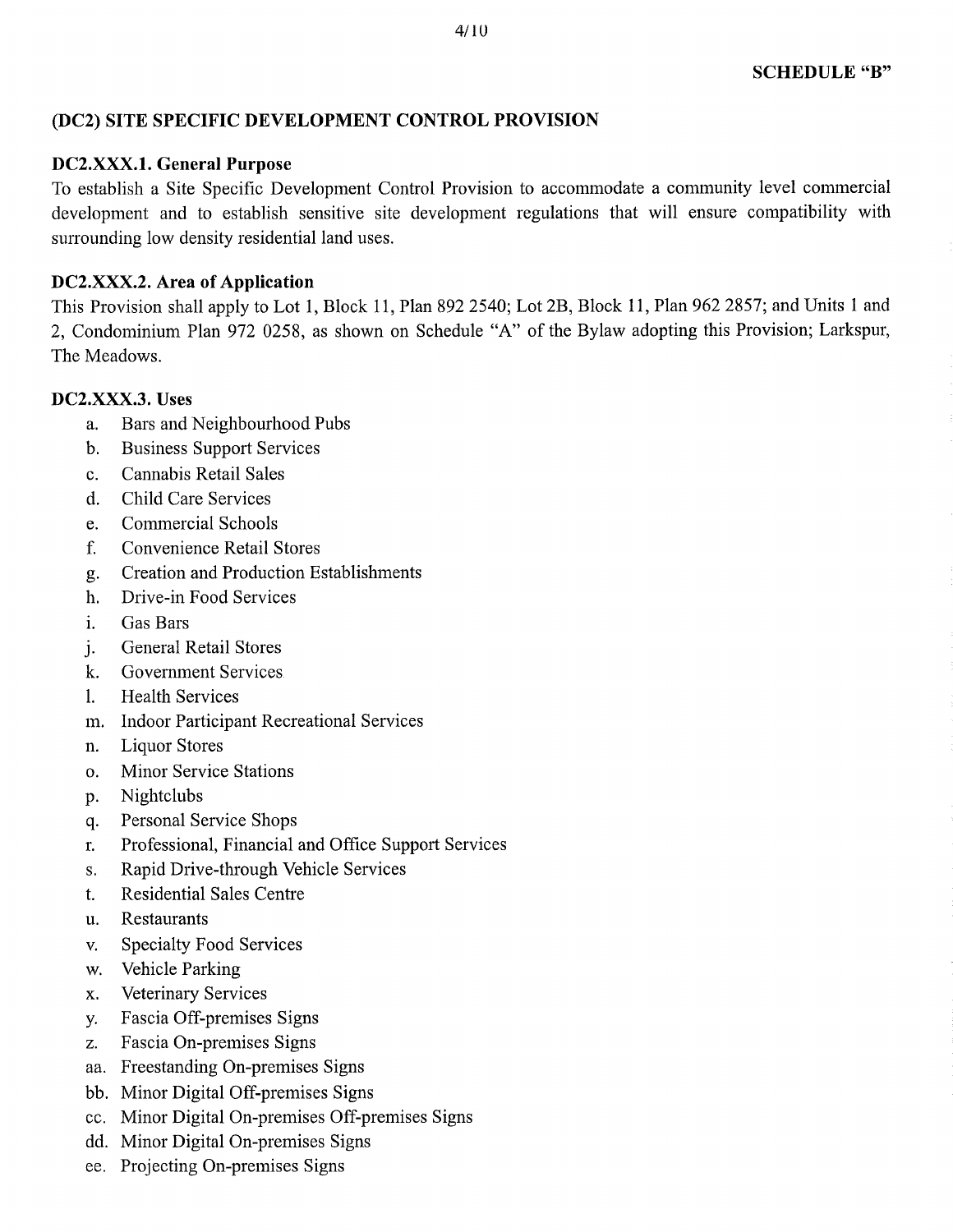- ff. Temporary Off-premises Signs
- gg. Temporary On-premises Signs

# **DC2.X.XX.4. Development Regulations for Uses**

- a. The maximum Floor Area Ratio shall be 0.5.
- b. The maximum building Height shall not exceed 9.0 m.
- c. A minimum Setback of 15.0 m shall be required from the north, northeast and east boundaries of the Site for all buildings and structures which are greater than 5.5 m in Height, but not greater than 9.0 m in Height.
- d. A landscaped yard a minimum of 6.0 m in width shall be required adjacent to the north, northeast and east property lines where the site abuts a Residential Zone. A 1.0 m high berm centred on the property lines and solid screen fencing 1.82 m in height to be centred on the property line shall be provided within this yard. The screen fencing shall be of a design consistent with the residential context. The yard shall be intensively landscaped with a minimum of three deciduous, three coniferous trees and 20 shrubs for every 30.0 m of linear yard. The deciduous trees shall have a minimum caliper of 7.5 cm and the coniferous trees shall have a minimum height of 3.0 m. This landscaping shall be provided in groupings to the satisfaction of the Development Officer so as to achieve an attractive landscaped transition to the residential development to the north, northeast and east.
- e. A landscaped yard a minimum of 4.5 m in width shall be required adjacent to 34 Street NW and 38 Avenue NW. Landscaping treatment shall consist of three deciduous trees, a minimum caliper of 7.5 cm, three coniferous trees a minimum height of 3.0 m and 20 coniferous shrubs for every 30.0 m of linear yard. These groupings shall be provided to the satisfaction of the Development Officer.
- f. No parking, loading, storage, trash collection, outdoor services or display area shall be permitted within a required yard, and loading, storage, parking and trash collection areas shall be screened from view from any adjacent sites and public roadways. No loading, storage and trash collection areas shall be permitted within a distance of 30.0 m from the north, northeast and east property lines, which abut a Residential Zone. Notwithstanding the foregoing, the minimum setback for loading areas adjacent to the north, northeast and east property lines, which abut a Residential Zone, may be reduced to a minimum of 9.0 m at the discretion of the Development Officer, if appropriate measures such as solid walls, an enclosed structure and additional landscaping are provided for that reduce any negative impacts of the loading area on the adjacent residential District.
- g. Development shall be in accordance with the following architectural guidelines, to the satisfaction of the Development Officer:
	- i. all exterior finishing materials must be of good quality, durable and attractive in appearance, and all exposed building faces shall have consistent and harmonious exterior finishing materials and the treatment of all four sides of building shall be consistent;
	- ii. all mechanical equipment on the roof of any building shall be concealed by incorporating it within the building roof, or shall be concealed by screening that is consistent with the character and finishing of the building;
	- iii. all rooflines shall include elements of a sloped residential character;
	- iv. that any buildings with a wall exceeding 30.0 m in length that is oriented to the north, northeast, and east property line, which abut a Residential Zone, shall comply with the following guidelines;
		- A. the roofline and building facades shall include design elements and variations that reduce the perceived mass of the building and add architectural interest;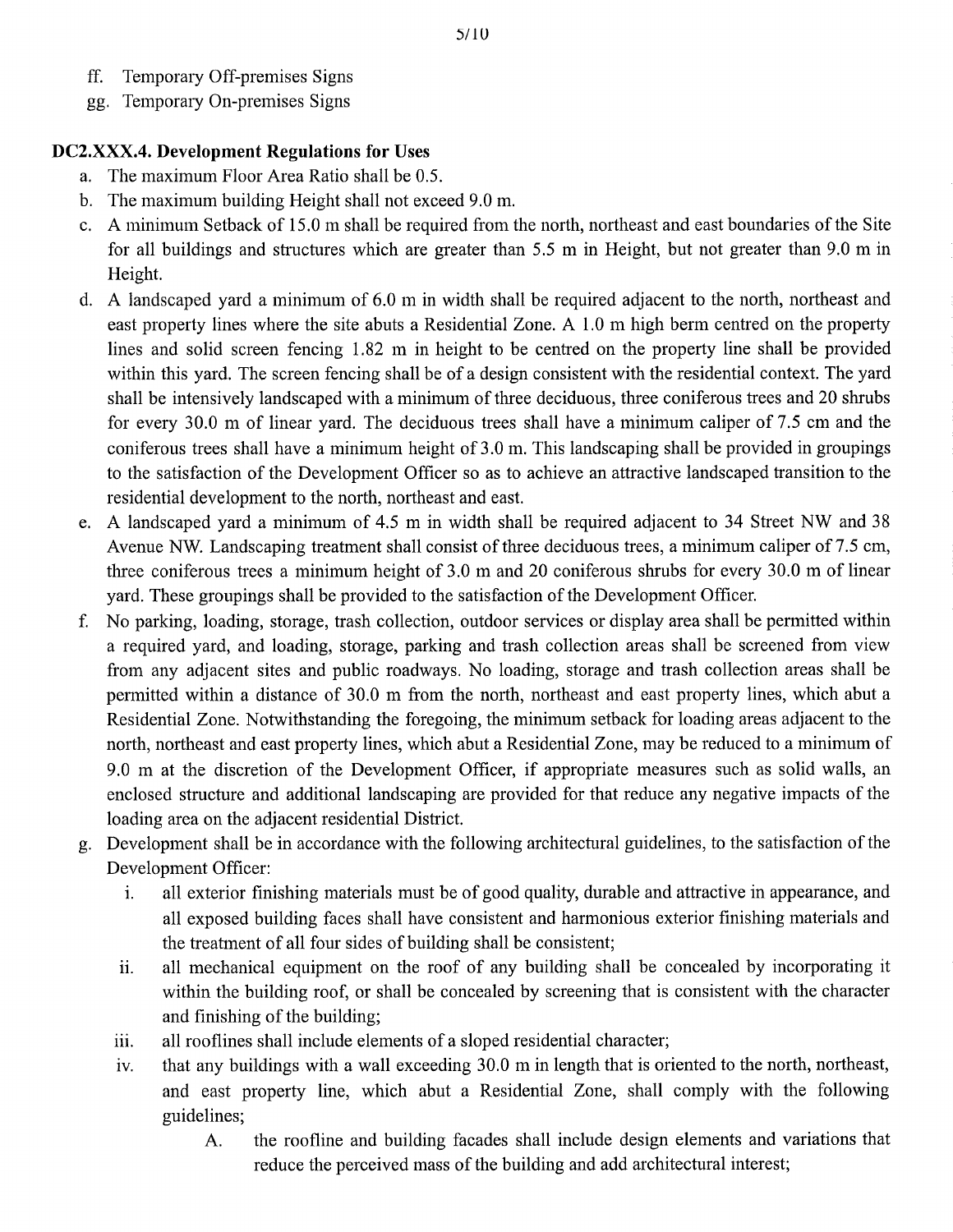- B. the exterior wall finishing materials shall be predominantly composed of muted colours with strong colours limited to use as an accent, and consist of brick, precast concrete, textured concrete, stone or stucco, with prefinished metal or wood limited to use as an accent; and
- C. the provision of landscaping to minimize the perceived mass of the building and create visual interest.
- D. The Development Officer may also require that such developments have a building setback greater than the requirements of Clause 4.c to minimize the perceived massing of the development when viewed from the residential development to the north, northeast and east.
- v. that the placement of windows above one storey shall be oriented so as to minimize opposing views to the adjacent residential development.
- h. Any exterior lighting of the site shall be designed so that the lighting is directed away from the adjacent residential development to the north, northeast and east, and the intensity of illumination shall not extend beyond the boundaries of the site.
- Signs shall comply with Section 59 and Schedule 59F of the Zoning Bylaw.  $\mathbf{i}$ .

# DC2.XXX.5. Additional Development Regulations for Specific Uses

- a. Minor Service Stations, Rapid Drive-through Vehicle Services, and Drive-in Food Services shall be located a minimum of 25.0 m from the north, northeast and east property lines and oriented such that their primary business exposure and access is directed towards the southerly portion of the site adjacent to 34 Street NW and 38 Avenue NW.
- b. Rapid Drive-through Vehicle Services shall be developed in accordance with the following:
	- i. the development shall be limited to a single bay rollover type of car wash;
	- ii. that all mechanical equipment shall be housed within a enclosed building; and
	- iii. that a development permit application shall contain information regarding anticipated noise impacts of the development and shall also be accompanied by a statement from a qualified professional engineer indicating what noise attenuation measures, if any, are required to ensure that the proposed development will comply with the City of Edmonton Noise regulations. The Development Officer may require as conditions of Development Permit Approval that the applicant provide the noise attenuation measures recommended in the noise impact statement, or any other measure recommended by the City Engineer on the noise impact statement.
- c. Overhead doors associated with the development of Minor Service Stations or Rapid Drive-through Vehicle Services shall not directly face towards a Residential Zone.
- d. Gas Bars shall be located a minimum of 30.0 m from the north, northeast and east property lines and oriented such that their primary business exposure and access is directed towards the southerly portion of the site adjacent to 34 Street NW and 38 Avenue NW. In addition, a canopy shall be located over the gas pump islands to ensure that illumination be directed downwards and away from direct view by adjacent residential uses. Any canopy over the gas pump islands shall be designed and finished in a manner consistent with the design and finishing of the principal building, with the overall height and scale of the canopy to be to the satisfaction of the Development Officer, such that the canopy is not obtrusive and is lower than, or maintains the consistency with, the eave line or parapet of the principal building.

 $6/10$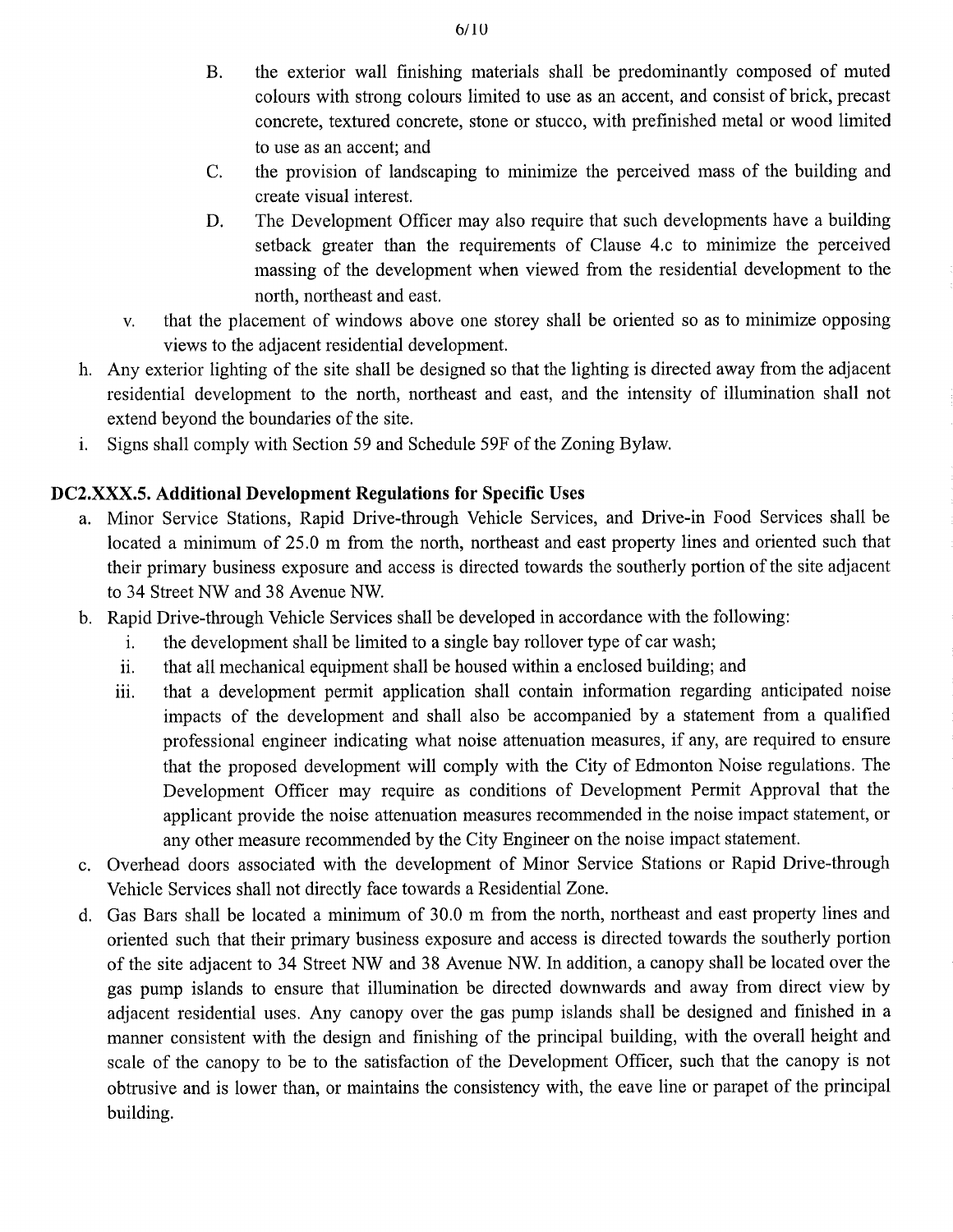- e. Restaurants, Nightclubs, Specialty Food Services, Bars and Neighbourhood Pubs shall be oriented such that their primary business exposure and access is directed towards the southern portion of the site adjacent to 34 Street NW and 38 Avenue NW.
- f. Nightclubs shall not exceed 200 occupants and 240  $m<sup>2</sup>$  of Public Space, if the site is adjacent to or across a Lane from a Site zoned residential.
- g. Notwithstanding Section 720.3.2 of the Zoning Bylaw, no site plan is appended to this Provision.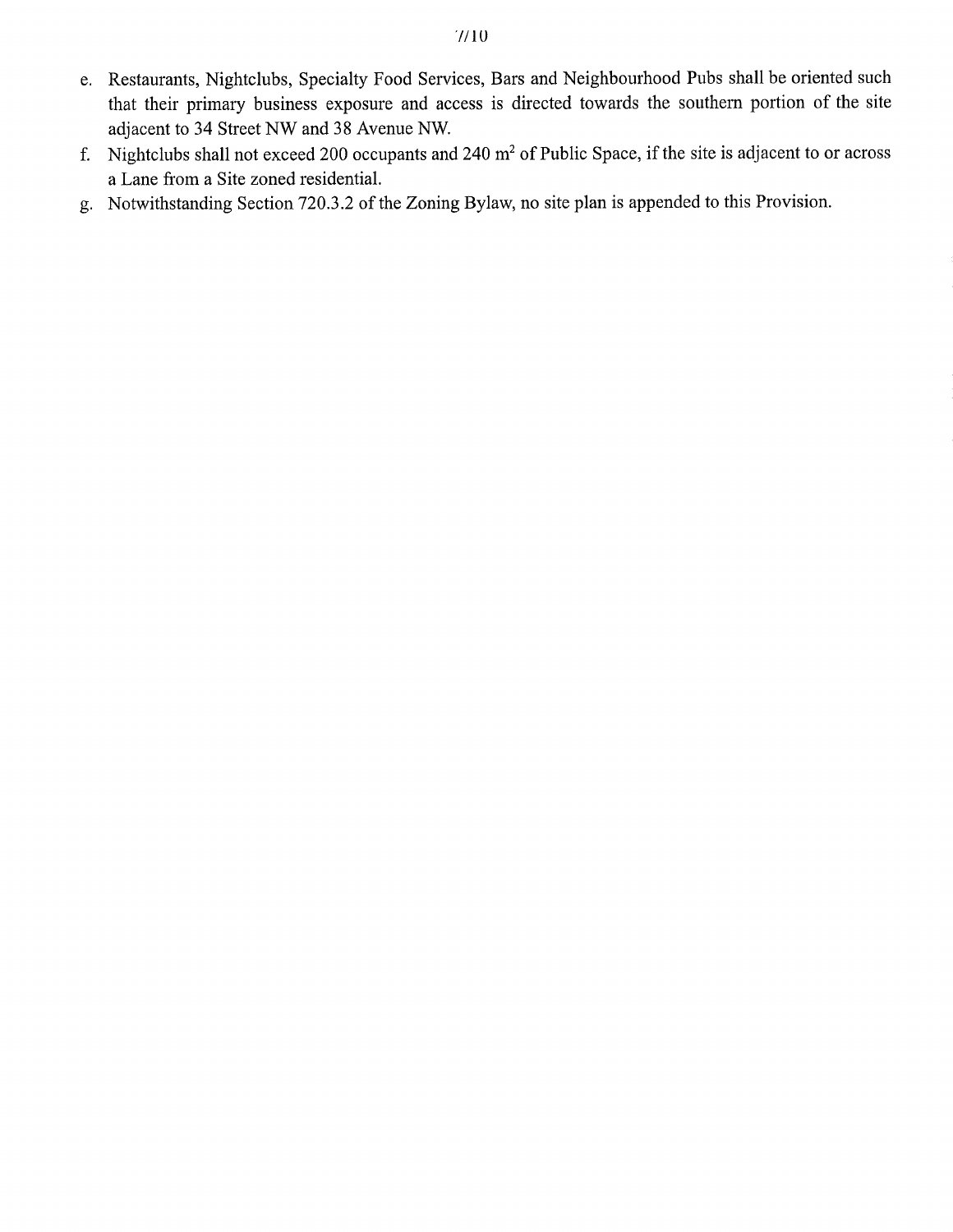### **(DC2) SITE SPECIFIC DEVELOPMENT CONTROL PROVISION**

### **DC2.X.XX.1. General Purpose**

To establish a Site Specific Development Control Provision to accommodate low to medium density residential development consisting of semi-detached housing, and row housing and to establish sensitive site development regulations to ensure that development will be compatible with the surrounding residential development.

# **DC2.XXX.2. Area of Application**

This Provision shall apply to Units 1-29, Condominium Plan 912 3255, as shown on Schedule "A" of the Bylaw adopting this Provision, Larkspur, The Meadows.

# **DC2.XXX.3. Uses**

- a. Major Home Based Business
- b. Minor Home Based Business
- c. Row Housing
- d. Semi-detached Housing
- e. Fascia On-premises Signs
- f. Freestanding On-premises Signs
- g. Temporary On-premises Signs

# **DC2.XXX.4. Development Regulations for Uses**

- a. The development shall be in general accordance with Appendix I.
- b. The maximum Density shall not exceed 20 Dwellings/ha.
- c. The maximum Height shall not exceed 5.0 m nor 1 Storey.
- d. The minimum Site area shall be  $300.0 \text{ m}^2$  for each Dwelling.
- e. The minimum Site width shall be 10.0 m for each Dwelling.
- f. The minimum Site depth shall be 25.0 m for each Dwelling.
- g. The maximum total Site Coverage shall not exceed 40% with a maximum of 12% for Accessory Buildings. Garages shall be designed as an integral part of the principal building.
- h. A landscaped yard, a minimum of 7.5 m in width, shall be provided adjacent to the west property line, with the exception of that portion of the yard adjacent to the RF1 Zone land which shall be a minimum of 3.0 m in width. The entire yard adjacent to the west property line shall be landscaped with mature coniferous trees a minimum of 3.0 m in height with one tree for every 4.0 m of linear yard. A berm/retaining wall a minimum of 0.61 m in height and solid screen fencing a minimum of 1.8 m in height shall be provided in that portion of the west yard abutting the recreational vehicle storage compound. A 1.0 m high berm centred on the property line and solid screen fencing, a minimum of 1.8 m in height, shall be provided along the balance of the west yard.
- i. A landscaped yard, a minimum of 7.5 m in width, shall be provided adjacent to the east property line, together with solid screen fencing a minimum of 1.8 m in height.
- j. A landscaped yard, a minimum of 6.0 m in width shall be provided adjacent to the north property line, except that this yard shall be reduced to a minimum of 4.5 m if buildings are sited in a flanking manner which reduces their perceived massing when viewed from the north. Private Outdoor Amenity Areas and their associated fencing, and perimeter fencing for the site shall not extend into this landscaped yard. That portion of the north yard abutting the recreational vehicle storage compound shall be a minimum of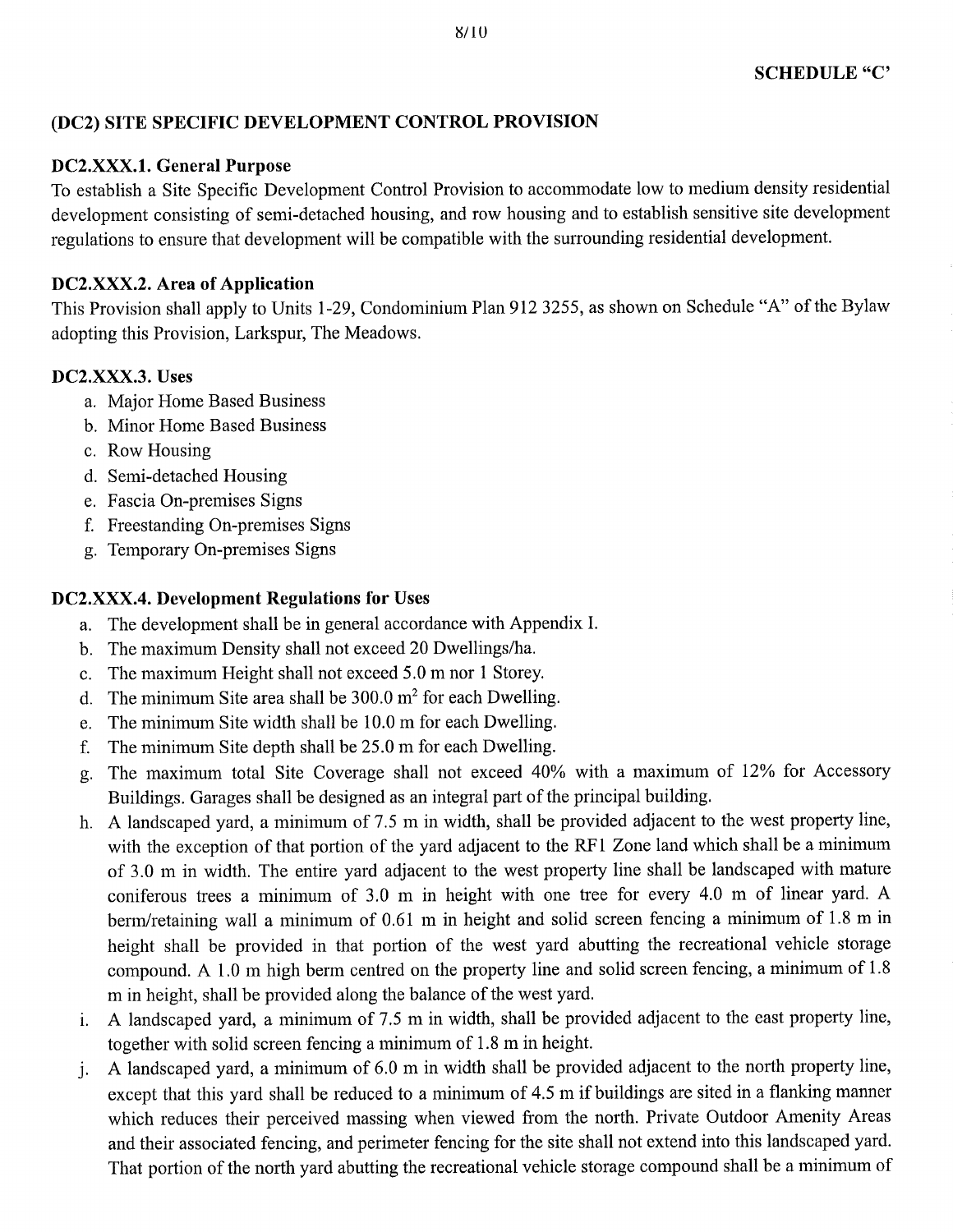4.5 m in width and a berm/retaining wall a minimum of 0.61 m in height and solid screen fencing a minimum of 1.8 m in height shall be provided within this yard. The entire yard adjacent to the north property line shall be landscaped with a minimum of three mature coniferous trees (a minimum height of 3.0 m) and three mature deciduous trees (a minimum caliper of 7.5 cm), together with a minimum of 20 shrubs for each 30 m of linear yard.

- k. A minimum building setback of 4.5 m shall be provided adjacent to the south property line.
- 1. A 1.8 m high solid screen fence shall be provided along the south private property line, with the exception of the opening required for access to 38 Avenue NW. This fence shall be set back to provide a minimum yard of 1.0 m adjacent to the south property line and shall be indented near the east and west property lines and within the centre portion, as shown on Appendix 1, to provide an additional area for landscape treatment. Landscaping treatment within these set back areas shall consist of a minimum of two coniferous trees (a minimum of 3.0 m in height) and one deciduous tree (a minimum caliper of 7.5 cm) and ten shrubs. The balance of the 1.0 m yard shall be landscaped with cluster planting of shrubs, with 20 shrubs provided for each 30 m of linear yard.
- m. A minimum landscaped yard of 6.0 m shall be provided for all dwelling units fronting on an internal roadway and not more than 50 percent of the yard shall be used for parking and driveways.
- n. Landscaping consisting of three deciduous trees, three coniferous trees and a minimum of 20 shrubs shall be provided opposite the driveway access to 38 Avenue NW. This landscaping shall be required to provide a landscaped transition from the Private Outdoor Amenity Areas and row house units to 38 Avenue NW. The deciduous trees shall have a minimum caliper of 7.5 cm and the coniferous trees shall have a minimum height of 3.0 m.
- o. Landscaping for the balance of the site shall consist of an equal mix of mature deciduous and coniferous trees. The deciduous trees shall have a minimum caliper of 7.5 cm and coniferous trees shall have a minimum height of 3.0 m. Two trees per dwelling unit shall be provided together with a mixture of deciduous shrubs. The main intent of this landscaping shall be to screen the Private Outdoor Amenity Areas from abutting sites and to create a landscaped transition between development on the site and adjacent sites.
- p. Detailed landscaping plans shall be submitted with development permit applications.
- q. There shall be no vehicular access to the site along 39 Avenue NW.
- r. A Private Outdoor Amenity Area, at grade, a minimum of 30  $m<sup>2</sup>$  per Dwelling shall be provided.
- s. Separation Space shall be provided between two or more dwellings in accordance with the Zoning Bylaw.
- t. No parking, loading, storage or trash collection shall be permitted within a required yard. Storage and trash collection shall be located in such a manner as to be screened from view from adjacent residential sites and public roadways in accordance with the Zoning Bylaw.
- u. Signs shall comply with the regulations of Section 59 and Schedule 59A of the Zoning Bylaw.
- v. Development shall comply with the following architectural guidelines:
	- i. Exterior building finishes shall be of durable quality, attractive in appearance, be limited to muted earth tones with strong colour limited to use as accents; and
	- ii. Roofs shall be sloped and of a residential character.
- w. Vehicular parking shall be provided adjacent to each Dwelling or designed as an integral part of the Dwelling. Recreational vehicles shall be stored in the storage compound as shown on Appendix 1.